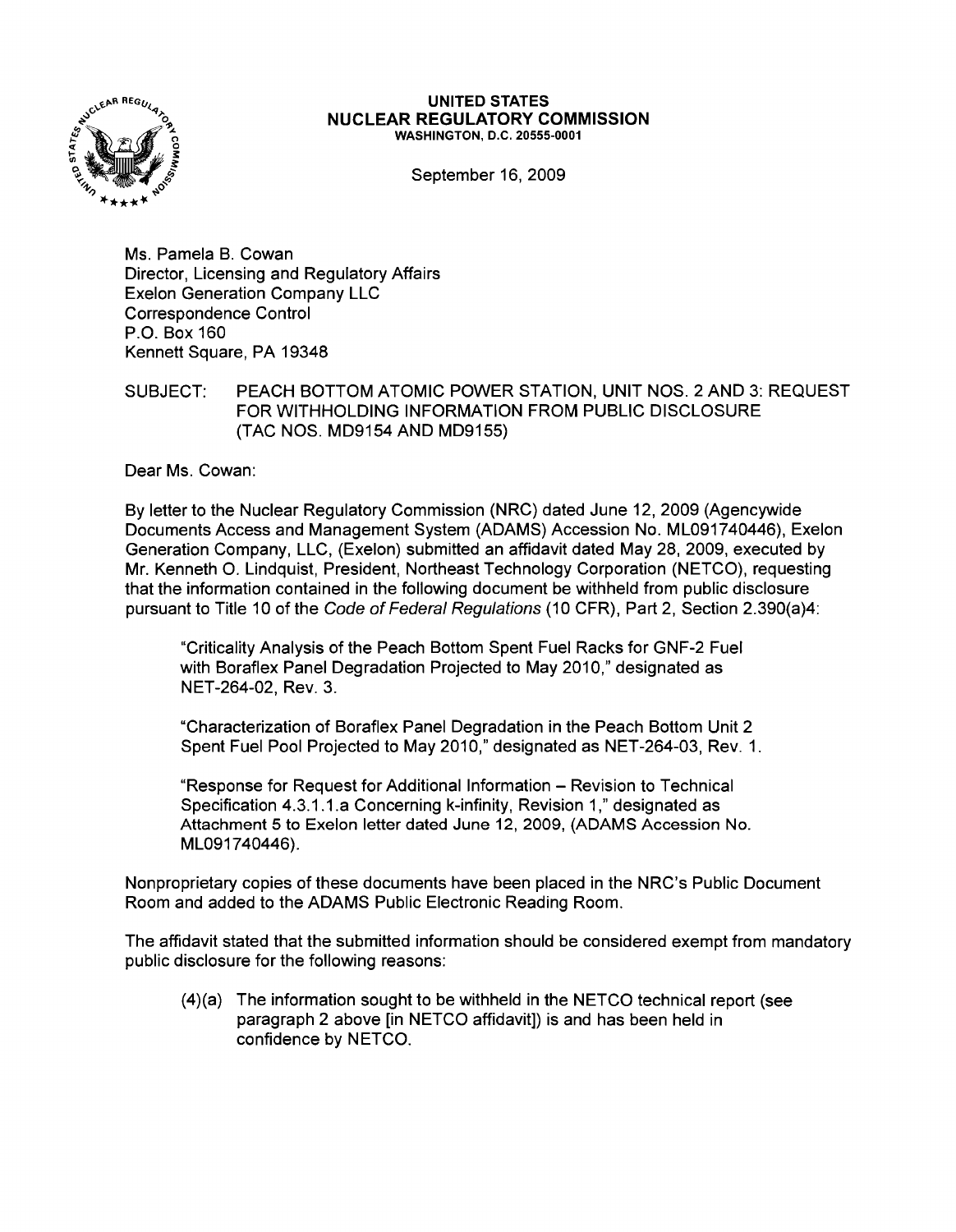## P. Cowan - 2

- $(4)(b)$  This information is of a type that is customarily held in confidence by NETCO, and there is a rational basis for doing so because the information contains methodology, data and supporting information developed by NETCO that could be used by a competitor as a competitive advantage.
- $(4)(c)$  This information is being transmitted to the NRC in confidence.
- $(4)(d)$  This information sought to be withheld, to the best of my knowledge and belief, is not available in public sources and no public disclosure has been made.
- (4)(e) The information sought to be withheld contains NETCO developed methodology, data and supporting information that could be used by a competitor as a competitive advantage, and would result in substantial harm to the competitive position of NETCO. This information would reduce the expenditure of resources and improve his competitive position in the implementation of a similar product. Third party agreements have been established to ensure maintenance of the information in confidence. The development of the methodology, data and supporting information was achieved at a significant cost to NETCO. Public disclosure of this information sought to be withheld is likely to cause substantial harm to NETCO's competitive position and reduce the availability of profit-making opportunities.

We have reviewed your application and the material in accordance with requirements of 10 CFR 2.390 and, on the basis of your statements, have determined that the submitted information sought to be withheld contains proprietary commercial information and should be withheld from public disclosure.

Therefore, the version of the submitted information marked proprietary will be withheld from public disclosure pursuant to 10 CFR 2.390(b)(5) and Section 103(b) of the Atomic Energy Act of 1954, as amended.

Withholding from public inspection shall not affect the right, if any, of persons properly and directly concerned to inspect the documents. If the need arises, we may send copies of this information to our consultants working in this area. We will, of course, ensure that the consultants have signed the appropriate agreements for handling proprietary information.

If the basis for withholding this information from public inspection should change in the future such that the information could then be made available for public inspection, you should promptly notify the NRC. You also should understand that the NRC may have cause to review this determination in the future, for example, if the scope of a Freedom of Information Act request includes your information. In all review situations, if the NRC makes a determination adverse to the above, you will be notified in advance of any public disclosure.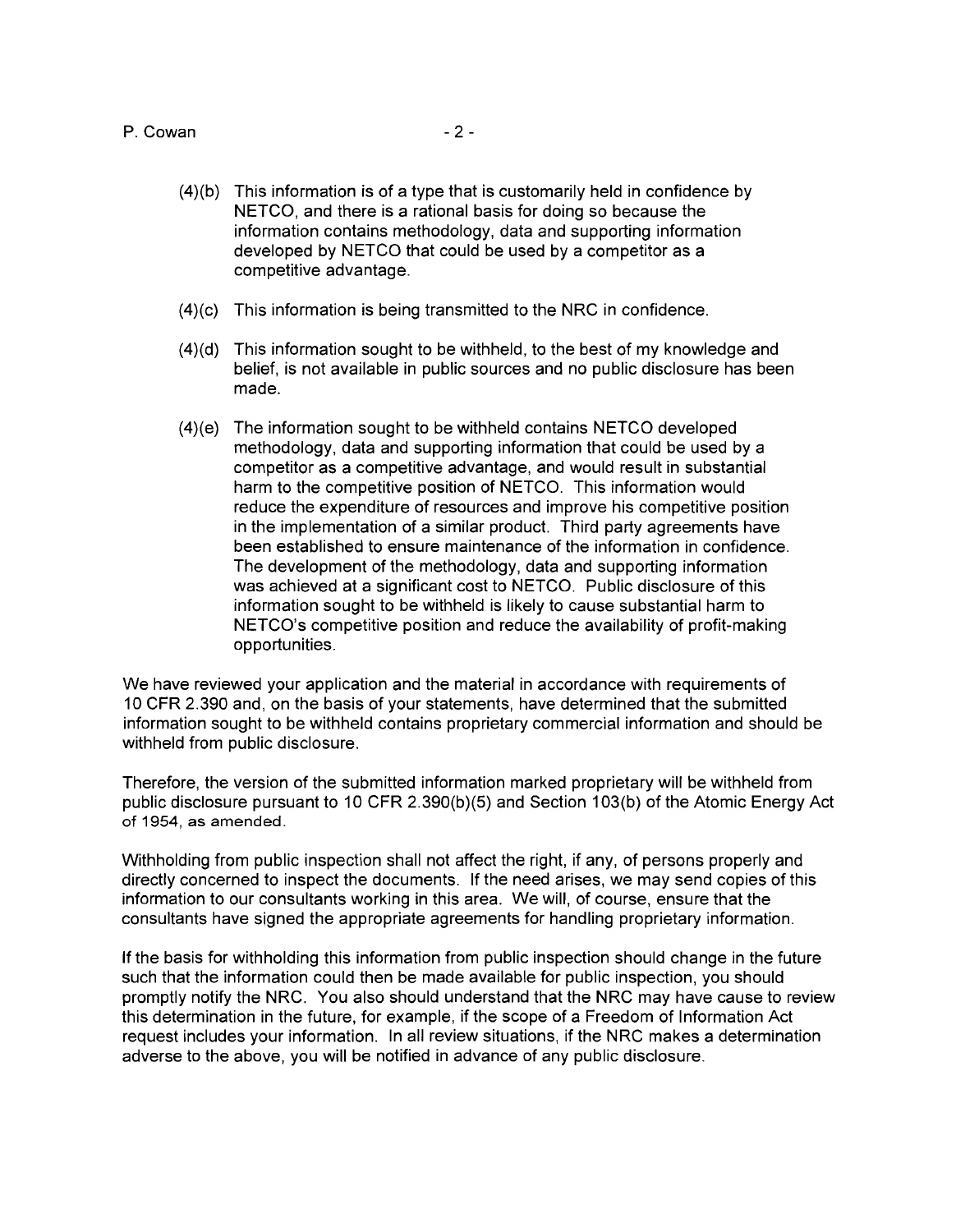P. Cowan 2012 2022 2022 2023 2024

If you have any questions regarding this matter, 1may be reached at 301-415-3204.

Sincerely,

John D. Hughey, Project Manager Plant Licensing Branch 1-2 Division of Operating Reactor Licensing Office of Nuclear Reactor Regulation

Docket Nos. 50-277 and 50-278

cc: Kenneth O. Lindquist President Northeast Technology Corporation 108 N. Front Street UPO Box 4178 Kingston, NY 12402

Additional Distribution via ListServ